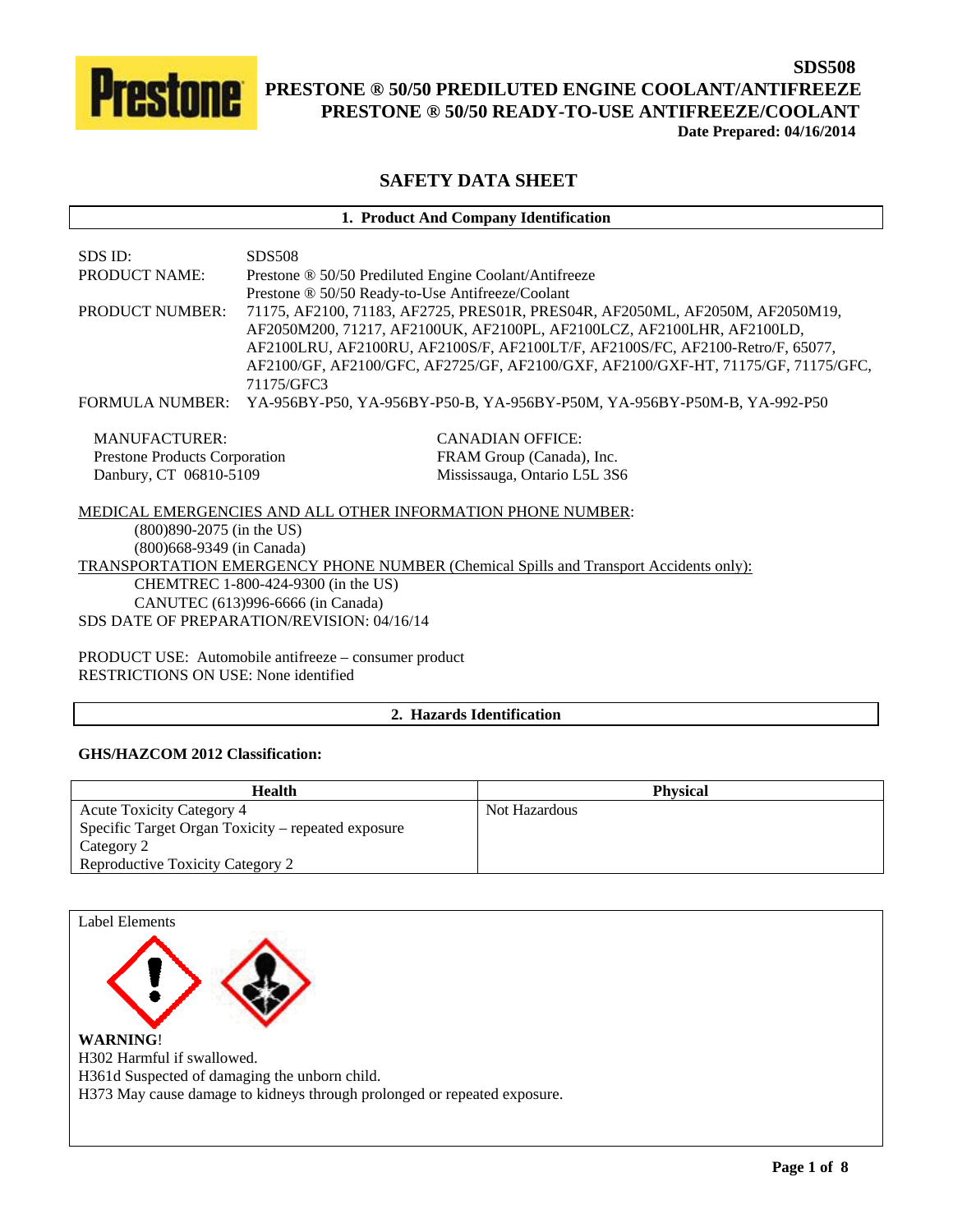

# **Prevention:**

P201 Obtain special instructions before use.

P202 Do not handle until all safety precautions have been read and understood.

P260 Do not breathe mist or vapors.

P264 Wash exposed skin thoroughly after handling.

P270 Do not eat, drink, or smoke when using this product.

P281 Use personal protective equipment as required.

#### **Response:**

P301 + P312 IF SWALLOWED: Call a POISON CENTER or physician if you feel unwell.

P330 Rinse mouth.

P308 + P313 IF exposed or concerned: Get medical advice.

#### **Disposal**:

P405 Store locked up.

P501 Dispose of contents and container in accordance with local and national regulations.

## **3. Composition/Information On Ingredients**

| Component                          | CAS No.        | Amount    |
|------------------------------------|----------------|-----------|
| Ethylene Glycol                    | $107 - 21 - 1$ | $45 - 55$ |
| Water                              | 7732-18-5      | $45 - 55$ |
| Diethylene Glycol                  | $111 - 46 - 6$ | $0 - 5$   |
| 2-Ethyl Hexanoic Acid, Sodium Salt | 19766-89-3     | $0 - 5$   |

# **The exact concentrations are a trade secret.**

#### **4. First Aid Measures**

INHALATION: Remove the victim to fresh air. If breathing has stopped administer artificial respiration. If breathing is difficult, have medical personnel administer oxygen. Get medical attention.

SKIN CONTACT: Remove contaminated clothing. Immediately wash contacted area thoroughly with soap and water. If irritation persists, get medical attention.

EYE CONTACT: Immediately flush eyes with large amounts of water for 15 minutes. Get medical attention if irritation persists.

INGESTION: Seek immediate medical attention. Immediately call local poison control center or go to an emergency department. Never give anything by mouth to or induce vomiting in an unconscious or drowsy person.

MOST IMPORTANT SYMPTOMS: May cause eye irritation. Inhalation of mists may cause nose and throat irritation and nervous system effects. Ingestion may cause abdominal discomfort or pain, nausea, vomiting, dizziness, drowsiness, malaise, blurring of vision, irritability, back pain, decrease in urine output, kidney failure, and central nervous system effects.

INDICATION OF IMMEDIATE MEDICAL ATTENTION AND SPECIAL TREATMENT, IF NEEDED: Seek immediate medical attention for large ingestions.

NOTES TO PHYSICIAN: The principal toxic effects of ethylene glycol, when swallowed, are kidney damage and metabolic acidosis. The combination of metabolic acidosis, an osmol gap and oxalate crystals in the urine is evidence of ethylene glycol poisoning. Pulmonary edema with hypoxemia has been described in a number of patients following poisoning with ethylene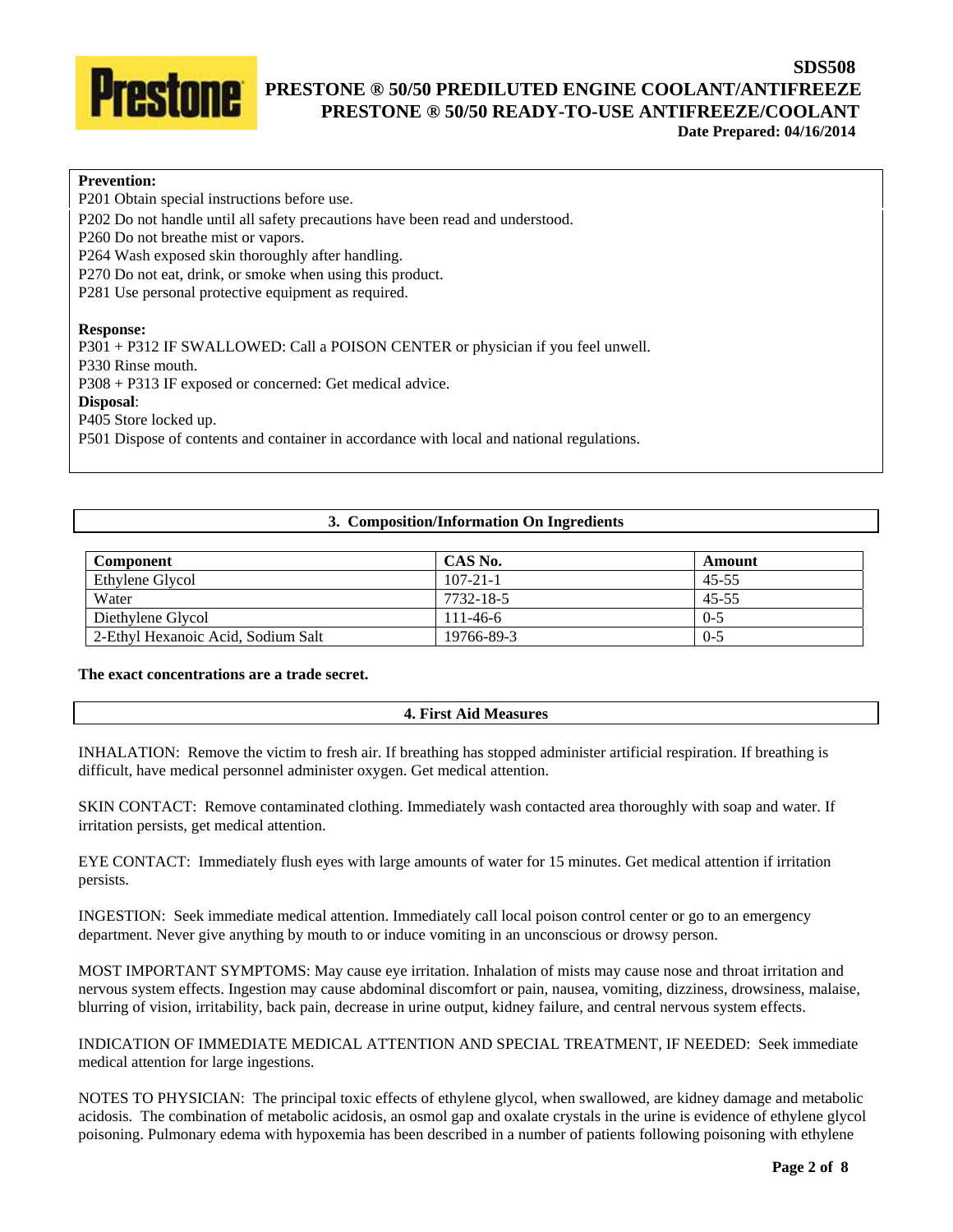glycol. Respiratory support with mechanical ventilation may be required. There may be cranial nerve involvement in the late stages of toxicity from swallowed ethylene glycol. In particular, effects have been reported involving the seventh, eighth, and ninth cranial nerves, presenting with bilateral facial paralysis, diminished hearing and dysphagia.

Ethanol is antidotal and its early administration may block the formation of nephrotoxic metabolites of ethylene glycol in the liver. The objective is to rapidly achieve and maintain a blood ethanol level of approximately 100 mg/dl by giving a loading dose of ethanol followed by a maintenance dose. Intravenous administration of ethanol is the preferred route. Ethanol blood levels should be checked frequently. Hemodialysis may be required. 4-Methyl pyrazole (Fomepizole®), a potent inhibitor of alcohol dehydrogenase, has been used therapeutically to decrease the metabolic consequences of ethylene glycol poisoning. Fomepizole® is easier to use clinically than ethanol, does not cause CNS depression or hypoglycemia and requires less monitoring than ethanol. Additional therapeutic modalities which may decrease the adverse consequences of ethylene glycol metabolism are the administration of both thiamine and pyridoxine. As there are complicated and serious overdoses, we recommend you consult with the toxicologists at your poison control center.

## **5. Firefighting Measures**

SUITABLE EXTINGUISHING MEDIA: Use any media appropriate for the surrounding fire.

SPECIFIC HAZARDS ARISING FROM THE CHEMICAL: A solid stream of water or foam directed into hot, burning liquid can cause frothing. Burning may produce carbon monoxide and carbon dioxide.

SPECIAL FIRE FIGHTING PROCEDURES: Do not spray pool fires directly. Firefighters should wear positive pressure self- contained breathing apparatus and full protective clothing for fires in areas where chemicals are used or stored.

## **6: Accidental Release Measures**

PERSONAL PRECAUTIONS, PROTECTIVE EQUIPMENT AND EMERGENCY PROCEDURES: Wear appropriate protective clothing and equipment (See Section 8).

METHODS AND MATERIALS FOR CONTAINMENT/CLEANUP: Collect with absorbent material and place in appropriate, labeled container for disposal or, if permitted flush spill area with water.

## **7. Handling and Storage**

#### PRECAUTIONS FOR SAFE HANDLING:

Harmful or Fatal if Swallowed. Do not drink antifreeze or solution. Avoid eye and prolonged or repeated skin contact. Avoid breathing vapors or mists. Wash exposed skin thoroughly with soap and water after use. Keep container away from open flames and excessive heat. Do not reuse empty containers unless properly cleaned. Empty containers retain product residue and may be dangerous. Do not cut, weld, drill, etc. containers, even empty.

Sudden release of hot organic chemical vapors or mists from process equipment operating at elevated temperature and pressure, or sudden ingress of air into vacuum equipment, may result in ignitions without any obvious ignition sources. Published "autoignition" or "ignition" temperatures cannot be treated as safe operating temperatures in chemical processes without analysis of the actual process conditions. Use of this product in elevated temperature applications should be thoroughly evaluated to assure safe operating conditions.

CONDITIONS FOR SAFE STORAGE, INCLUDING ANY INCOMPATIBILITIES: Do not store in opened or unlabeled containers. Store away from excessive heat and oxidizers.

NFPA CLASSIFICATION: IIIB (May qualify for the following consumer quantity exemption: Consumer products that contain not more than 50 percent by volume of water-miscible flammable or combustible liquids, with the remainder of the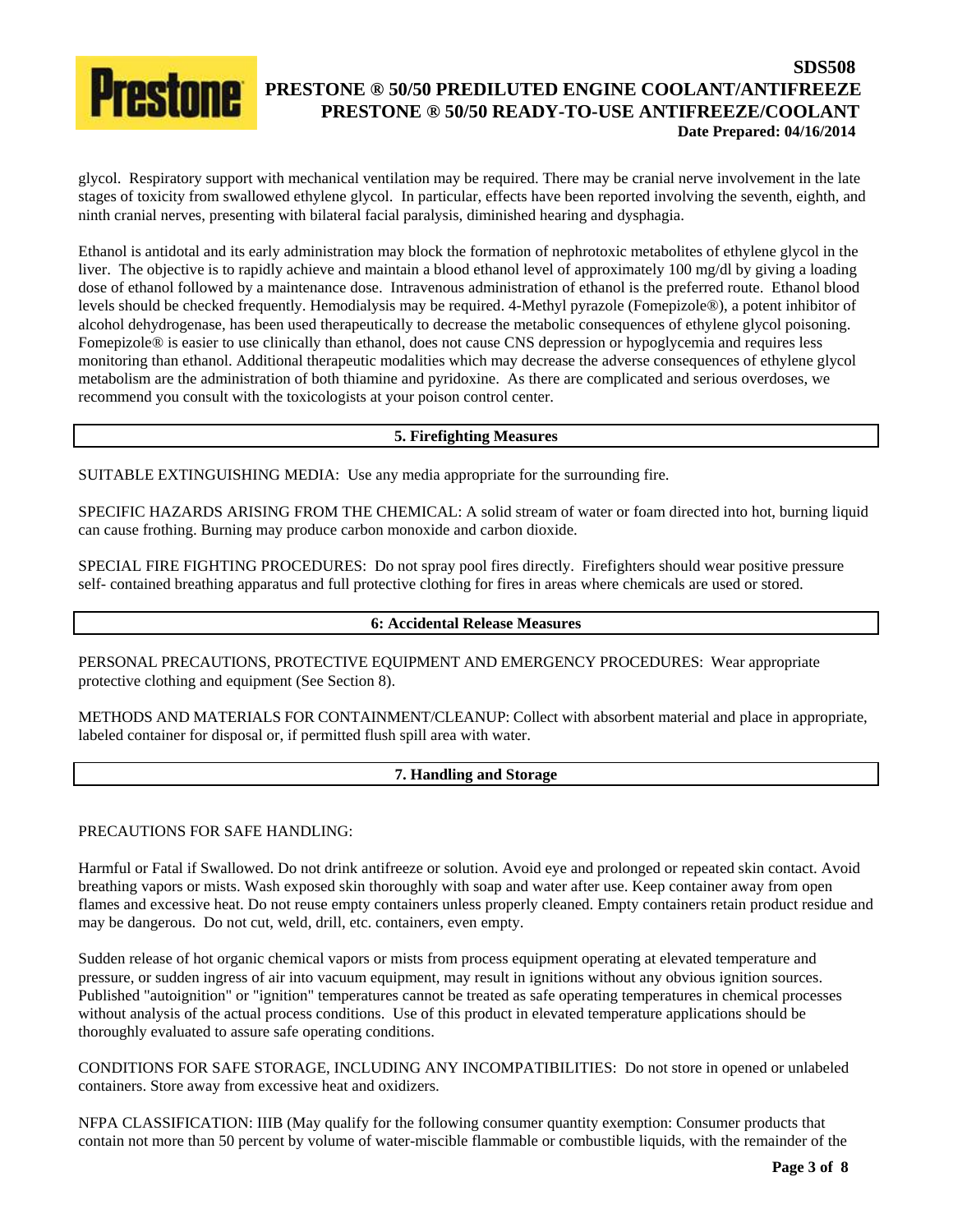

product consisting of components that do not burn and where packaged in individual containers that do not exceed 1.3 gal (5 L) capacity.)

## **8. Exposure Controls / Personal Protection**

# EXPOSURE GUIDELINES

| <b>CHEMICAL</b>              | <b>EXPOSURE LIMIT</b>                   |
|------------------------------|-----------------------------------------|
| Ethylene Glycol (as aerosol) | 100 mg/m <sup>3</sup> Ceiling ACGIH TLV |
| Water                        | None Established                        |
| Diethylene Glycol            | $10 \text{ mg/m}^3$ TWA AIHA WEEL       |
| 2-Ethyl Hexanoic Acid        | None Established                        |

APPROPRIATE ENGINEERING CONTROLS: Use general ventilation or local exhaust as required to maintain exposures below the occupational exposure limits.

## PERSONAL PROTECTIVE EQUIPMENT

RESPIRATORY PROTECTION: For operations where the TLV is exceeded a NIOSH approved respirator with organic vapor cartridges and dust/mist prefilters or supplied air respirator is recommended. Equipment selection depends on contaminant type and concentration. Select and use in accordance with 29 CFR 1910.134 and good industrial hygiene practice. For firefighting, use self-contained breathing apparatus.

GLOVES: Chemical resistant gloves such as neoprene or PVC where contact is possible.

EYE PROTECTION: Splash-proof goggles.

OTHER PROTECTIVE EQUIPMENT/CLOTHING: Appropriate protective clothing as needed to minimize skin contact.

#### **9. Physical and Chemical Properties**

| APPEARANCE:              | Yellow liquid                             | ODOR:                       | Characteristic odor   |
|--------------------------|-------------------------------------------|-----------------------------|-----------------------|
| <b>ODOR THRESHOLD:</b>   | None                                      | $pH$ :                      | $8.4 - 9.0$           |
| MELTING/FREEZING         | $-34^{\circ}F (-36^{\circ}C)$             | <b>BOILING POINT/RANGE:</b> | 226-229°F (108-109°C) |
| POINT:                   |                                           |                             |                       |
| <b>FLASH POINT:</b>      | No flash @ $216^{\circ}F(102.2^{\circ}C)$ | <b>EVAPORATION RATE:</b>    | Not determined        |
|                          | <b>SCC</b>                                |                             |                       |
| FLAMMABILITY (SOLID,     | Not Applicable                            | <b>FLAMMABILITY LIMITS:</b> | LEL: Not determined   |
| GAS)                     |                                           |                             | UEL: Not determined   |
| <b>VAPOR PRESSURE:</b>   | $< 0.1$ mmHg @ 68°F                       | <b>VAPOR DENSITY:</b>       | Not determined        |
| <b>RELATIVE DENSITY:</b> | 1.07                                      | <b>SOLUBILITIES</b>         | Water: Complete       |
| PARTITION COEFFICIENT    | Not determined                            | <b>AUTOIGNITION</b>         | Not determined        |
| (n-octanol/water)        |                                           | TEMPERATURE:                |                       |
| <b>DECOMPOSITION</b>     | Not determined                            | VISCOSITY:                  | Not determined        |
| TEMPERATURE:             |                                           |                             |                       |

**10. Stability and Reactivity** 

REACTIVITY: Normally unreactive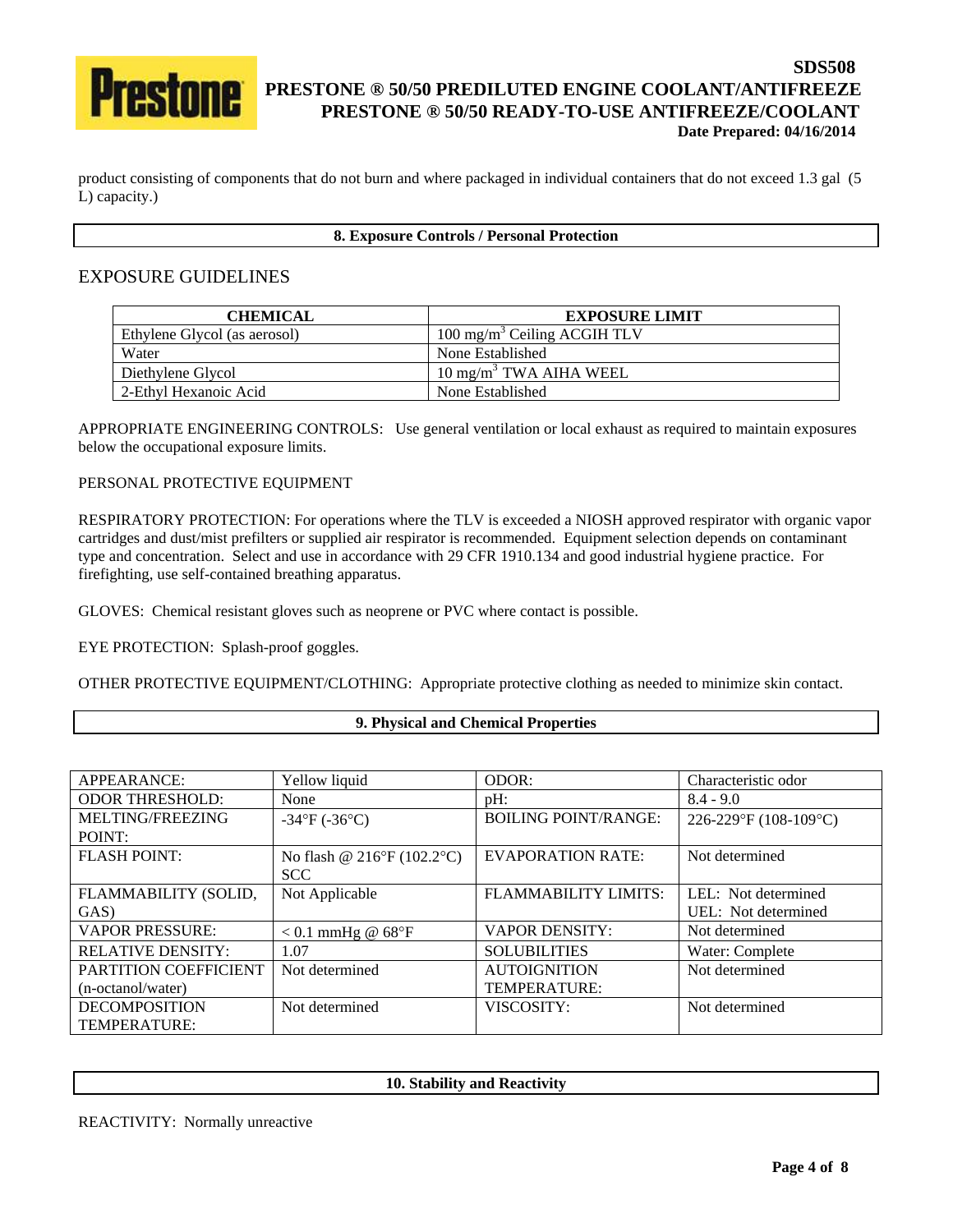

# CHEMICAL STABILITY: Stable

POSSIBILITY OF HAZARDOUS REACTIONS: Reaction with strong oxidizers will generate heat.

CONDITIONS TO AVOID: None known

INCOMPATIBLE MATERIALS: Normally unreactive, however, avoid strong bases at high temperatures, strong acids, strong oxidizing agents, and materials reactive with hydroxyl compounds.

HAZARDOUS DECOMPOSITION PRODUCTS: Carbon monoxide, carbon dioxide.

#### **11. Toxicological Information**

## **POTENTIAL HEALTH EFFECTS:**

#### **ACUTE HAZARDS:**

INHALATION: May cause irritation of the nose and throat with headache, particularly from mists. High vapor concentrations caused, for example, by heating the material in an enclosed and poorly ventilated workplace, may produce nausea, vomiting, headache, dizziness and irregular eye movements.

SKIN CONTACT: No evidence of adverse effects from available information.

EYE CONTACT: Liquid, vapors or mist may cause discomfort in the eye with persistent conjunctivitis, seen as slight excess redness or conjunctiva. Serious corneal injury is not anticipated.

INGESTION: May cause abdominal discomfort or pain, nausea, vomiting, dizziness, drowsiness, malaise, blurring of vision, irritability, back pain, decrease in urine output, kidney failure, and central nervous system effects, including irregular eye movements, convulsions and coma. Cardiac failure and pulmonary edema may develop. Severe kidney damage which may be fatal may follow the swallowing of ethylene glycol. A few reports have been published describing the development of weakness of the facial muscles, diminishing hearing, and difficulty with swallowing, during the late stages of severe poisoning.

CHRONIC EFFECTS: Prolonged or repeated inhalation exposure may produce signs of central nervous system involvement, particularly dizziness and jerking eye movements. Prolonged or repeated skin contact may cause skin sensitization and an associated dermatitis in some individuals. Ethylene glycol has been found to cause birth defects in laboratory animals. The significance of this finding to humans has not been determined. 2-Ethyl Hexanoic Acid, Sodium Salt is suspected of causing developmental effects based on animal data.

CARCINOGENICITY LISTING: None of the components of these products is listed as a carcinogen or suspected carcinogen by IARC, NTP, ACGIH, or OSHA.

#### **ACUTE TOXICITY VALUES:**

| Ethylene Glycol:   | LD50 Oral Rat: $4700$ mg/kg<br>LD50 Skin Rabbit: 9530 mg/kg     |
|--------------------|-----------------------------------------------------------------|
| Diethylene Glycol: | LD50 Oral Rat: $12,565$ mg/kg<br>LD50 Skin Rabbit: 11,890 mg/kg |

## SIGNIFICANT LABORATORY DATA WITH POSSIBLE RELEVANCE TO HUMAN HEALTH:

Ethylene glycol has been shown to produce dose-related teratogenic effects in rats and mice when given by gavage or in drinking water at high concentrations or doses. Also, in a preliminary study to assess the effects of exposure of pregnant rats and mice to aerosols at concentrations 150, 1,000 and 2,500 mg/m3 for 6 hours a day throughout the period of organogenesis,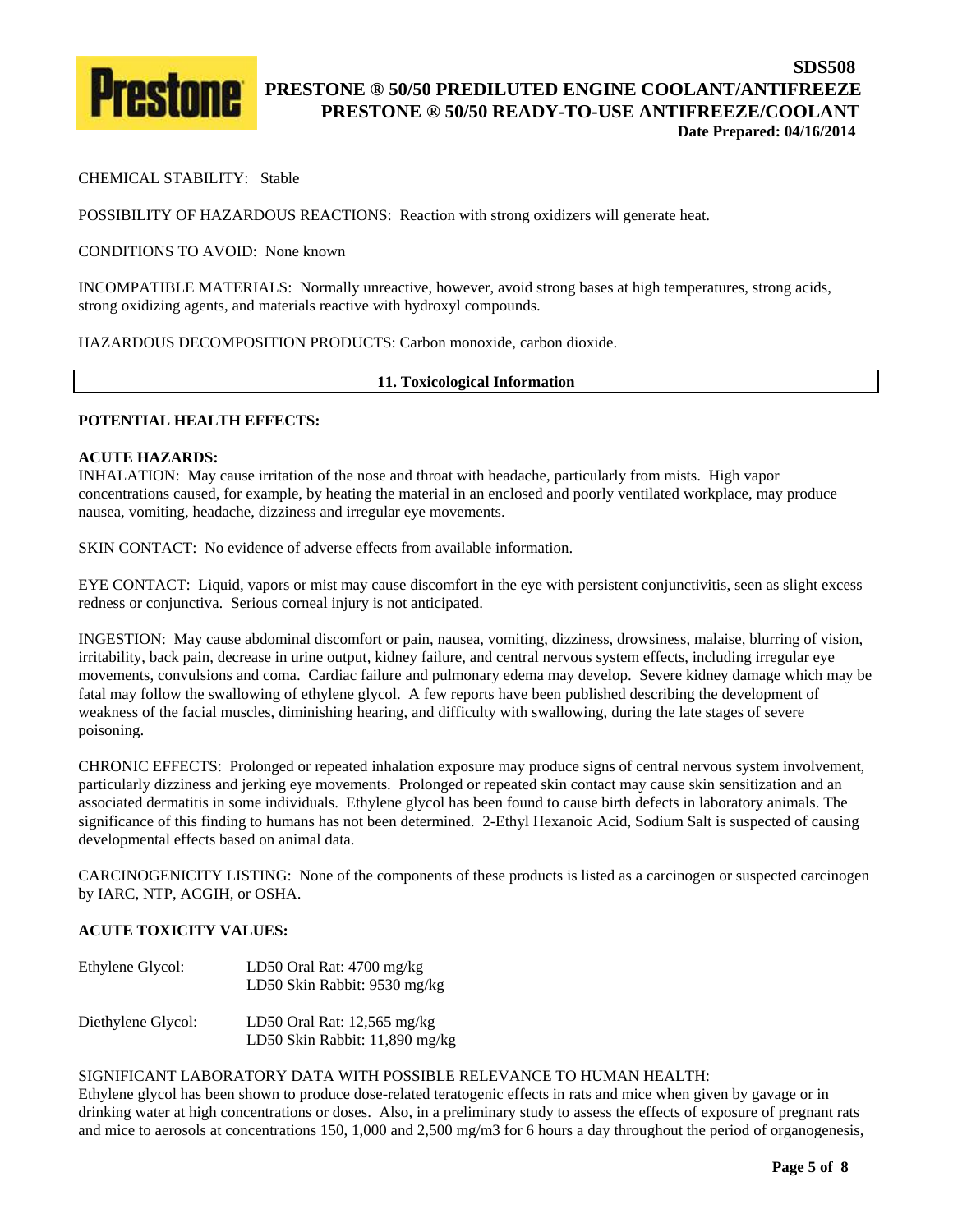teratogenic effects were produced at the highest concentrations, but only in mice. The conditions of these latter experiments did not allow a conclusion as to whether the developmental toxicity was mediated by inhalation of aerosol, percutaneous absorption of ethylene glycol from contaminated skin, or swallowing of ethylene glycol as a result of grooming the wetted coat. In a further study, comparing effects from high aerosol concentration by whole-body or nose-only exposure, it was shown that nose-only exposure resulted in maternal toxicity (1,000 and 2,500 mg/m3) and developmental toxicity in with minimal evidence of teratogenicity (2,500 mg/m3). The no-effects concentration (based on maternal toxicity) was 500 mg/m3. In a further study in mice, no teratogenic effects could be produced when ethylene glycol was applied to the skin of pregnant mice over the period of organogenesis. The above observations suggest that ethylene glycol is to be regarded as an animal teratogen; there is currently no available information to suggest that ethylene glycol caused birth defects in humans. Cutaneous application of ethylene glycol is ineffective in producing developmental toxicity; exposure to high aerosol concentration is only minimally effective in producing developmental toxicity; the major route for producing developmental toxicity is perorally.

Two chronic feeding studies, using rats and mice, have not produced any evidence that ethylene glycol causes dose-related increases in tumor incidence or a different pattern of tumors compared with untreated controls. The absence of carcinogenic potential for ethylene glycol has been supported by numerous invitro genotoxicity studies showing that it does not produce mutagenic or clastogenic effects.

In a study of Wistar rats, adverse developmental results were reported at a dose of 100 mg / kg of body weight for 2-Ethyl Hexanoic Acid, Sodium Salt.

This product contains less than 0.07% tolytriazole which has demonstrates mutagenic activity in a bacterial test system. A correlation has been established between mutagenic activity and carcinogenic activity for many chemicals. Tolytriazole has not been identified as a carcinogen or probable carcinogen by NTP, IARC, ACGIH or OSHA.

# **12. Ecological Information**

ECOTOXICITY:

Ethylene Glycol: LC50 Fathead Minnow <10,000 mg/L/96 hr EC50 Daphnia Magna 100,000 mg/L/48 hr Bacterial (Pseudomonas putida): 10,000 mg/l Protozoa (Entosiphon sulcatum and Uronema parduczi; Chatton-Lwoff): >10,000 mg/l Algae (Microcystis aeruginosa): 2,000 mg/l Green algae (Scenedesmus quandricauda): >10,000 mg/l Diethylene Glycol: LC50 western mosquitofish >32,000 mg/L/96 hr

# PERSISTENCE AND DEGRADABILITY:

 Ethylene Glycol is readily biodegradable (97-100% in 2-12 days). Diethylene glycol is readily biodegradable (>70% in 19days).

#### BIOACCUMULATIVE POTENTIAL:

Ethylene glycol: A BCF of 10, reported for ethylene glycol in fish, Golden ide (Leuciscus idus melanotus), after 3 days of exposure suggests the potential for bioconcentration in aquatic organisms is low. Diethylene glycol: An estimated BCF of 3 suggests the potential for bioconcentration in aquatic organisms is low.

MOBILITY IN SOIL: Ethylene glycol and diethylene glycol are highly mobile in soil.

OTHER ADVERSE EFFECTS: None known

**13. Disposal Considerations** 

Dispose of product in accordance with all local, state/provincial and federal regulations.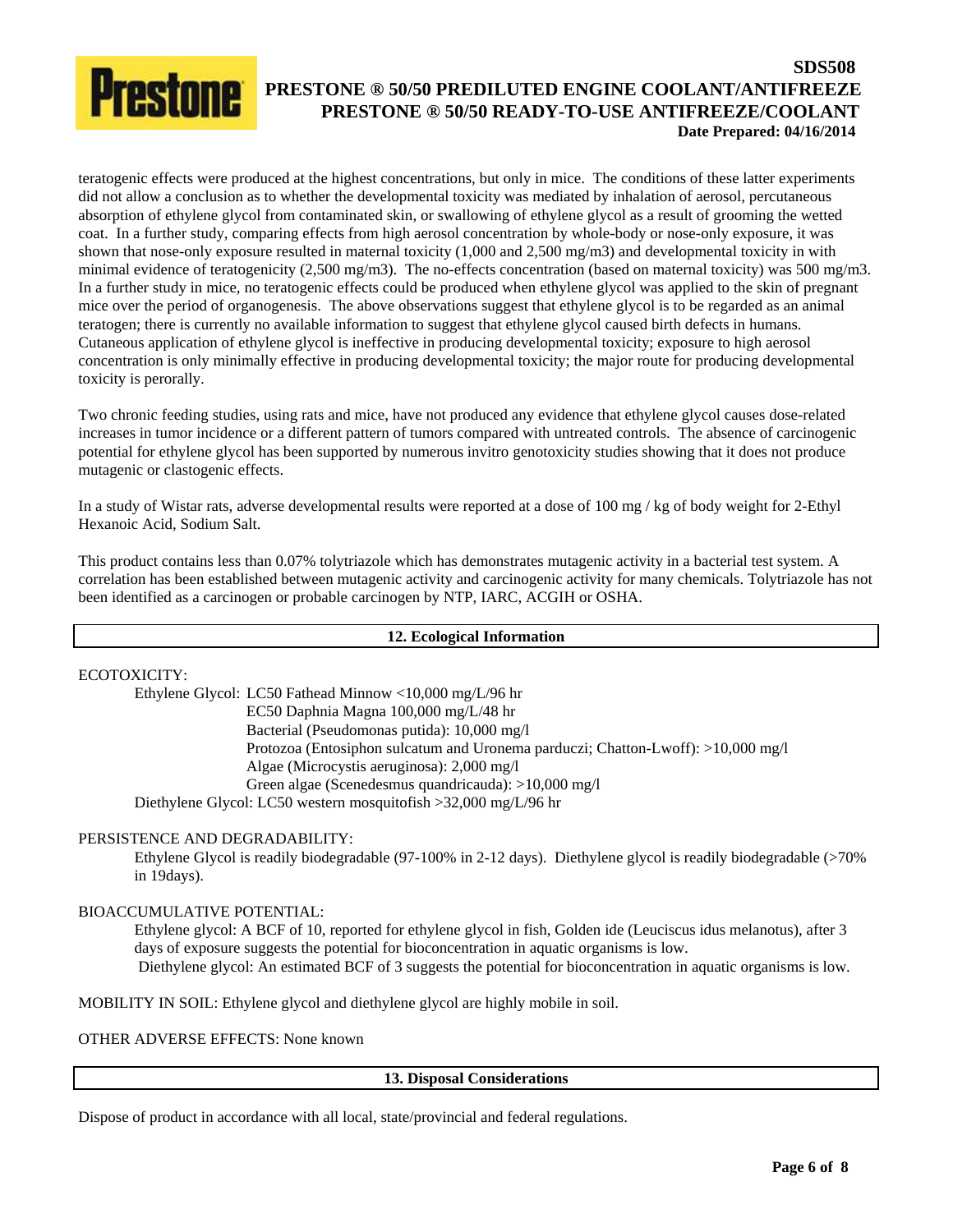

#### **14. Transport Information**

U.S. DOT HAZARD CLASSIFICATION: Not Regulated (unless package contains a reportable quantity)

Note: IF A SHIPMENT OF A REPORTABLE QUANTITY (9,090 LBS/1,018 GAL.) IN A SINGLE PACKAGE IS INVOLVED, THE FOLLOWING INFORMATION APPLIES: PROPER SHIPPING NAME: RQ, Environmentally hazardous substance, liquid, n.o.s. (Ethylene glycol) UN NUMBER: UN3082 PACKING GROUP: III LABELS REQUIRED: Class 9

DOT MARINE POLLUTANTS: This product does not contain Marine Pollutants as defined in 49 CFR 171.8.

IMDG CODE SHIPPING CLASSIFICATION: Not Regulated

CANADIAN TDG CLASSIFICATION: Not Regulated

## **15. Regulatory Information**

CERCLA SECTION 103: Spills of this product over the RQ (reportable quantity) must be reported to the National Response Center. The RQ for this product, based on the RQ for Ethylene Glycol (55% maximum) of 5,000 lbs., is 9090 lbs. Many states have more stringent release reporting requirements. Report spills required under federal, state and local regulations.

EPA SARA 311/312 HAZARD CLASSIFICATION: Acute health, chronic health

EPA SARA 313: This Product Contains the Following Chemicals Subject to Annual Release Reporting Requirements Under SARA Title III, Section 313 (40 CFR 372):

Ethylene Glycol 107-21-1 45-55%

PROTECTION OF STRATOSPHERIC OZONE: This product is not known to contain or to have been manufactured with ozone depleting substances as defined in 40 CFR Part 82, Appendix A to Subpart A.

CALIFORNIA PROPOSITION 65: The normal consumer use of this product does not result in exposures to chemicals known to the State of California to cause Cancer and/or Reproductive Harm above the significant risk level for carcinogens or the maximum allowable dose levels for reproductive toxins. Therefore, no warnings are required for consumer packages. Industrial or other occupational use of this product at higher frequency and using larger quantities of this product may result in exposures exceeding these levels and are labeled accordingly.

EPA TSCA INVENTORY: All of the components of this material are listed on the Toxic Substances Control Act (TSCA) Chemical Substances Inventory.

CANADIAN ENVIRONMENTAL PROTECTION ACT: All of the ingredients are listed on the Canadian Domestic Substances List.

CANADIAN WHMIS CLASSIFICATION: Class D - Division 2 - Subdivision A - (A very toxic material causing other toxic effects)